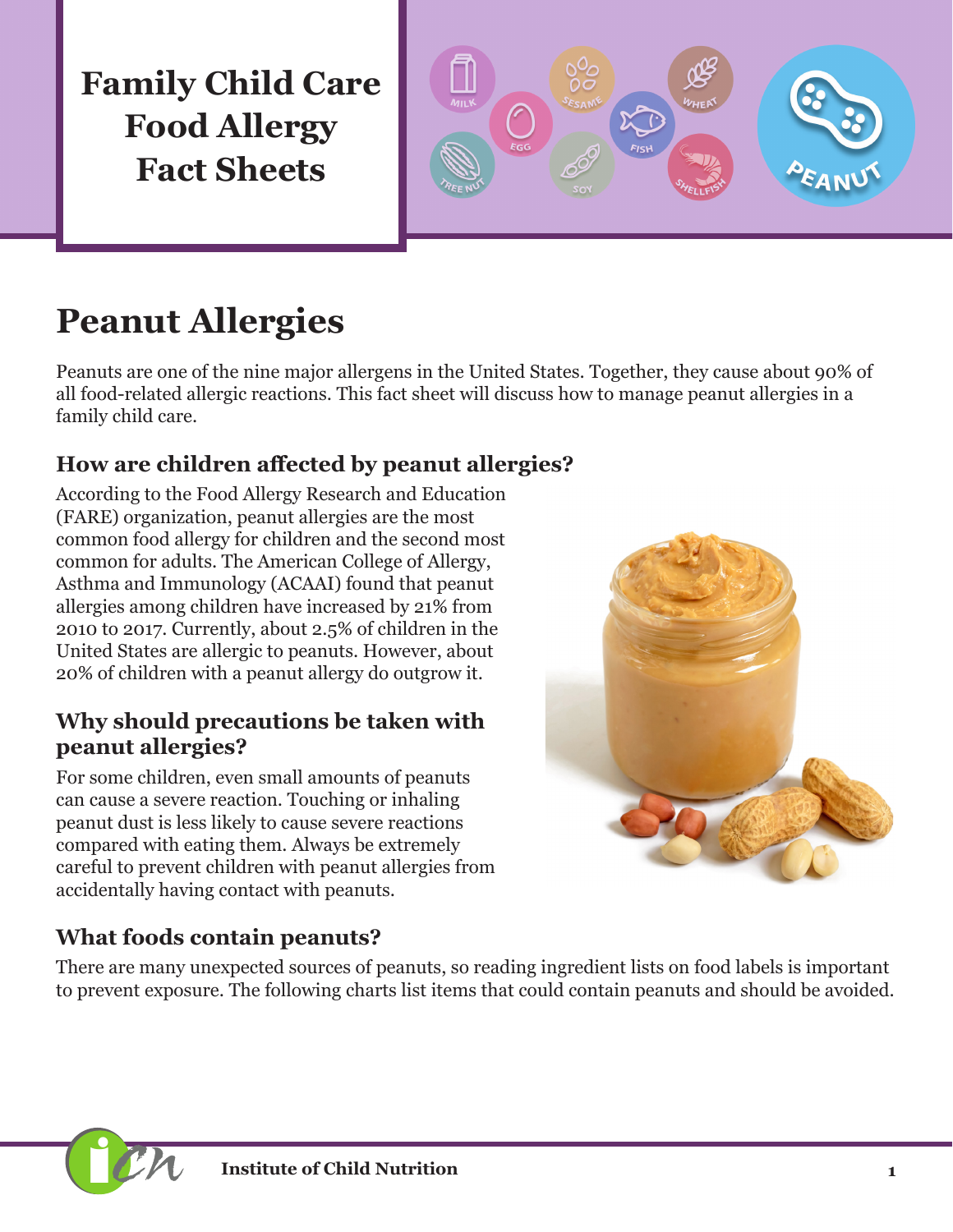# **Peanut Allergies** *Family Child Care* **Food Allergy Fact Sheets**

| <b>Peanuts and Peanut-Based Products</b>                                                                                                                                                          |                                                                                                                                                   |                                                                                                                                                                                                    |  |
|---------------------------------------------------------------------------------------------------------------------------------------------------------------------------------------------------|---------------------------------------------------------------------------------------------------------------------------------------------------|----------------------------------------------------------------------------------------------------------------------------------------------------------------------------------------------------|--|
| • Artificial nuts (deflavored<br>peanuts that are<br>reflavored with pecan,<br>walnut, or almond)<br>$\cdot$ Beer nuts<br>• Mandelonas (peanuts<br>soaked in almond<br>flavoring)<br>• Mixed nuts | • Nut meat<br>• Nut pieces<br>• Peanuts (goobers,<br>groundnuts, monkey nuts)<br>• Peanut butter/paste<br>• Peanut butter chips<br>• Peanut flour | • Peanut oil* (cold-pressed,<br>expressed, expelled);<br>arachis oil, Arachis, Arachis<br>hypogaea<br>• Peanut protein hydrolysate<br>• Peanut sauce<br>• Peanut syrup<br>• Powdered peanut butter |  |
|                                                                                                                                                                                                   |                                                                                                                                                   |                                                                                                                                                                                                    |  |

\*Highly refined peanut oil is not required to be labeled as an allergen. It has been shown to be safe for the majority of people allergic to peanuts. Peanut oils that are cold-pressed, expelled, or extruded may contain peanut protein and are, therefore, NOT safe for use. Check with the State licensed healthcare professional to determine if peanut oil is safe for a child with a peanut allergy.

| Dishes, Foods, and Products That May Contain Peanuts |                                                                                                                                                                                         |                                                                                                    |  |  |
|------------------------------------------------------|-----------------------------------------------------------------------------------------------------------------------------------------------------------------------------------------|----------------------------------------------------------------------------------------------------|--|--|
| • Baked goods                                        | • Frozen yogurt, ice cream                                                                                                                                                              | • Marzipan                                                                                         |  |  |
| (brownies, cakes,                                    | • Glazes, marinades                                                                                                                                                                     | • Nougat                                                                                           |  |  |
| cookies, muffins)                                    | • Gluten-free products                                                                                                                                                                  | • Pancakes                                                                                         |  |  |
| • Breading                                           | • Graham cracker crust                                                                                                                                                                  | • Pesto                                                                                            |  |  |
| • Breakfast/cereal bars                              | • Granola bars                                                                                                                                                                          | • Potato pancakes                                                                                  |  |  |
| • Breakfast cereals                                  | • Gravies                                                                                                                                                                               | • Pudding                                                                                          |  |  |
| • Candies, candy bars,<br>chocolates                 | • Hot chocolate                                                                                                                                                                         | • Salad dressing                                                                                   |  |  |
| • Chili (thickened with                              | • Hydrolyzed plant protein                                                                                                                                                              | • Sauces (chili sauce,                                                                             |  |  |
| peanut butter)                                       | • Hydrolyzed vegetable<br>protein<br>Lupin/lupine (lupin and<br>peanuts belong to the<br>legume family; known<br>cross-reactivity; common<br>flour substitute for gluten-<br>free food) | enchilada sauce, gravy, hot<br>sauce, mole sauce, pesto,<br>spaghetti sauce)<br>• Specialty pizzas |  |  |
| • Crumb topping                                      |                                                                                                                                                                                         |                                                                                                    |  |  |
| • Egg rolls                                          |                                                                                                                                                                                         |                                                                                                    |  |  |
| • Enchilada sauce                                    |                                                                                                                                                                                         | • Trail mix                                                                                        |  |  |
| (thickened with peanut)<br>butter)                   |                                                                                                                                                                                         | • Vegetarian food products,<br>especially those advertised<br>as meat substitute                   |  |  |
| • Energy/protein bars                                |                                                                                                                                                                                         |                                                                                                    |  |  |
| • Flavored coffees,<br>creamers, and syrups          |                                                                                                                                                                                         |                                                                                                    |  |  |

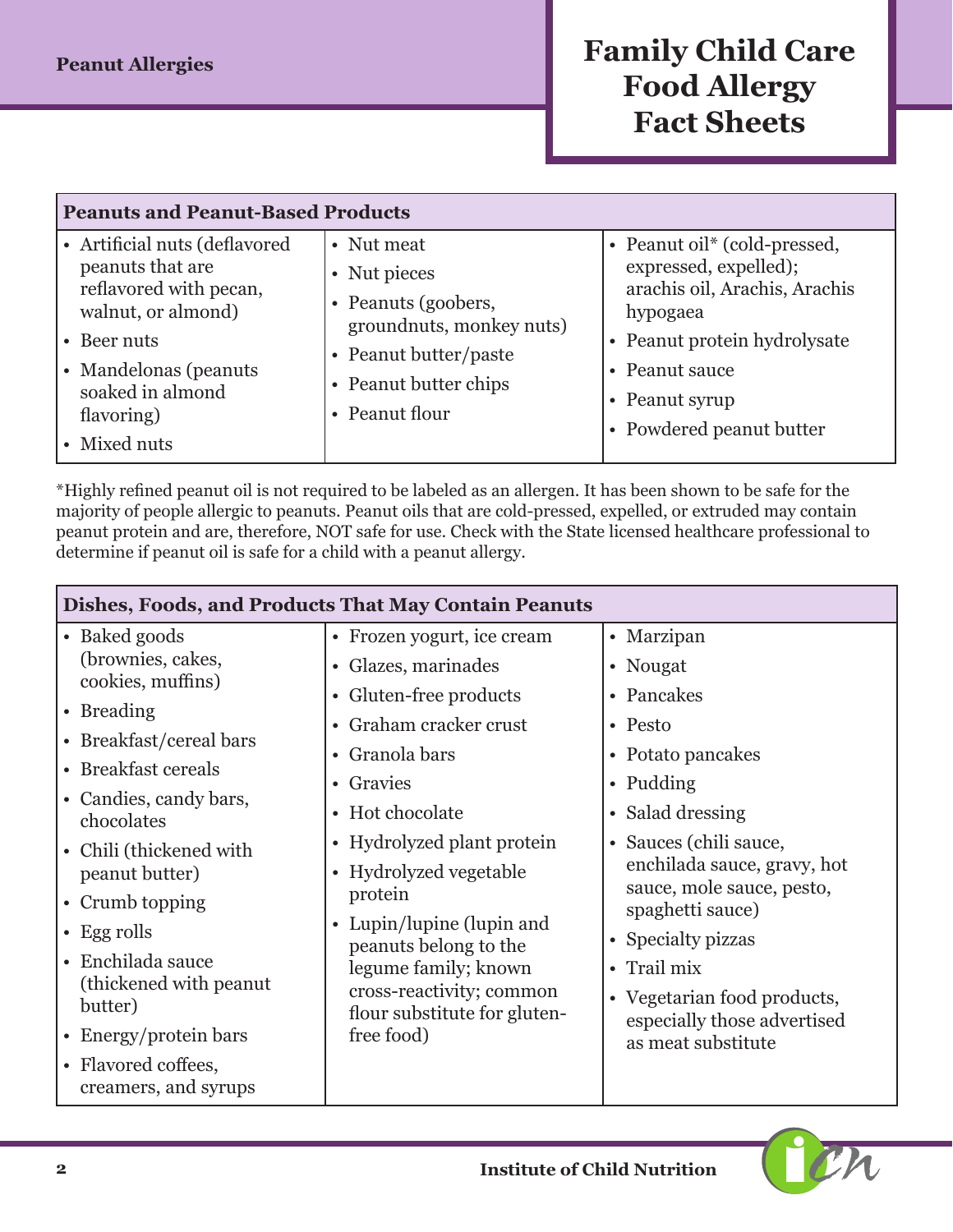# **Family Child Care Food Allergy Fact Sheets**

Many items may not contain peanuts but may be produced in a facility where peanuts are processed or used as an ingredient. As a result, cross-contact with peanuts may occur. Do not give a food to a child with a peanut allergy that is labeled with an advisory statement such as being produced or manufactured in a facility with peanuts. Some food items that may be produced in facilities that also handle peanuts include:

- Alternative nut butter (soy nut and sunflower)
- Breakfast bars, cereal bars, and granola bars
- Sunflower seeds

Always read the ingredient lists, check for allergen information, and consider cross-contact before serving any food to a child with a food allergy.

#### **What substitutes can be used for peanuts in meals?**

The following chart lists common menu items that may be used as safe substitutions to items that contain peanuts. Always carefully read labels, even for foods that do not usually contain peanuts.

| <b>Menu Items That May Contain Peanuts*</b>       | <b>Possible Substitutes*†</b>                                                                  |
|---------------------------------------------------|------------------------------------------------------------------------------------------------|
| <b>Breakfast cereals</b>                          | Breakfast cereals without peanuts                                                              |
| Mixed dish containing peanuts or peanut<br>butter | Mixed dish without peanuts or peanut butter                                                    |
| Peanut butter                                     | Almond butter, cashew nut butter, sesame seed<br>butter, soy nut butter, sunflower seed butter |

\*All meals and snacks claimed for reimbursement must meet the Child and Adult Care Food Program (CACFP) meal pattern requirements. Please visit [www.fns.usda.gov/cacfp/meals-and-snacks](http://www.fns.usda.gov/cacfp/meals-and-snacks) for more information. For children with food allergies, providers are required to provide meal modifications as stated in the child's medical statement signed by a State licensed healthcare professional. Meal modifications may require providing meals and snacks that do not meet CACFP meal pattern requirements. These meals are reimbursable as long as there is a medical statement on file documenting the necessary accommodations. Providers may choose to accommodate food-related disabilities without a signed medical statement if the meal modifications still meet the meal pattern requirements. Refer to the *Family Child Care Food Allergy Fact Sheets – Accommodating Children with Food Allergies* for more information.

†Always review the ingredient list to verify ingredients and check for possible cross-contact.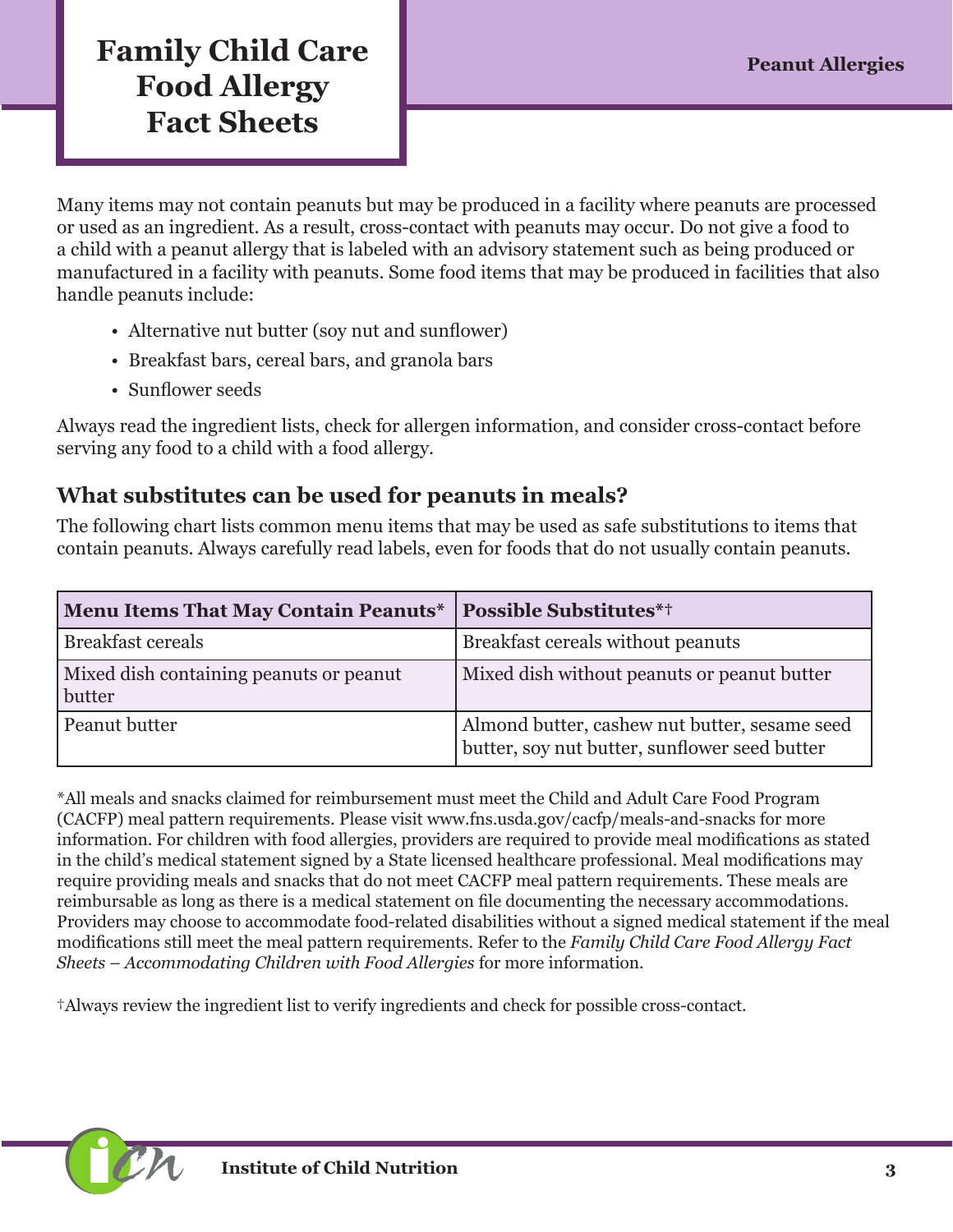#### **Can a child with a peanut allergy consume tree nuts (almonds, walnuts, pecans, etc.)?**

It depends on the child. About 30% to 40% of people with peanut allergies are also allergic to tree nuts, so allergists may recommend that people with peanut allergies also avoid tree nuts. However, some children may only be allergic to peanuts and be able to eat other allergens. If there are questions for a particular child, refer to that child's medical statement or ask for clarification from their State licensed healthcare professional with the consent of the parent/guardian.

Additionally, the possibility of cross-contact between peanuts and tree nuts during the manufacturing process is high so always check ingredient lists for suspected allergens. For more information on tree nuts, refer to the *Family Child Care Food Allergy Fact Sheet – Tree Nuts*.

#### **Can seed butters (for example, sunflower seed butter) be substituted for peanut butter?**

It depends on the child. Many seed butters are produced on equipment used to process peanut butter. This makes them a risky substitute unless the manufacturer specifies that the item is peanut-free. Check with the manufacturer to determine if the food product may contain peanuts. Also, check the child's medical statement for other known allergens such as a seed allergy.

For an alternative to a peanut butter sandwich for an activity such as a field trip, there are several options. One option may be to substitute the peanut butter with soy or sunflower seed butters if they are produced in peanut-free facilities. A few other options include a cheese sandwich, hummus or bean dip and chips, or a pre-cooked meal carried in a cooler with temperature control.



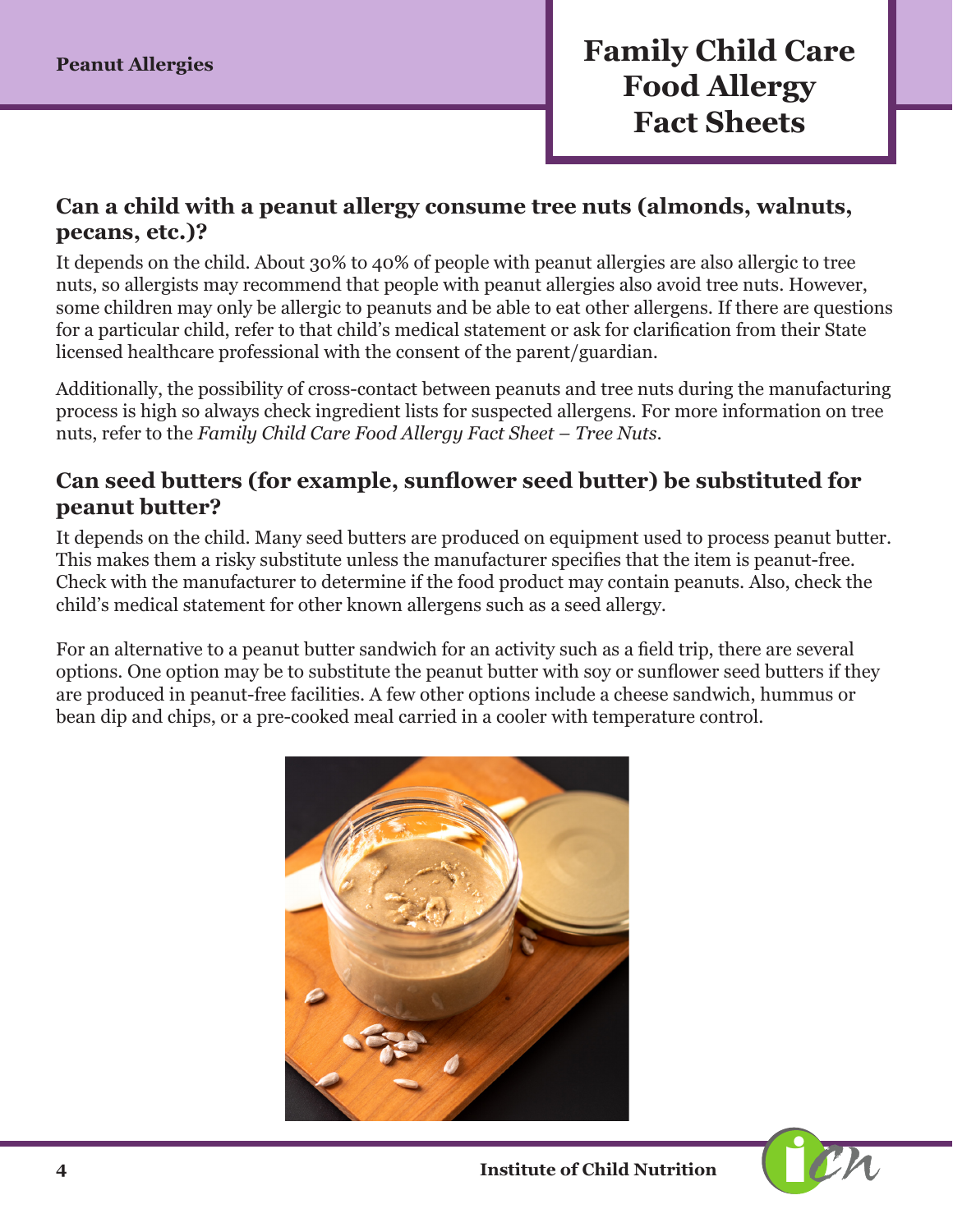# **Family Child Care Peanut Allergies Food Allergy Fact Sheets**

#### **References**

- Asthma and Allergy Foundation of America. (2015, July). *Peanut allergy*. [https://www.kidswithfoodallergies.org/page/peanut-allergy.aspx](http://www.kidswithfoodallergies.org/page/peanut-allergy.aspx)
- American College of Allergy, Asthma and Immunology. (2017, October 27). *New study suggests 21 percent increase in childhood peanut allergy since 2010.* <https://acaai.org/allergies/allergic-conditions/food/peanut/>
- Centers for Disease Control and Prevention. (2013). *Voluntary guidelines for managing food allergies in schools and early care and education programs.* <https://www.cdc.gov/healthyyouth/foodallergies/>
- Food Allergy Research & Education. (2020). *Your guide to food allergy.*  <https://www.foodallergy.org/resources/field-guide-english>
- Food Allergy Research & Education. (2021). *With the stroke of President Biden's pen, FASTER Act for sesame labeling becomes law.*  [https://www.foodallergy.org/media-room/stroke-president-bidens-pen-faster-act-sesame](https://www.foodallergy.org/media-room/stroke-president-bidens-pen-faster-act-sesame-labeling-becomes-law)[labeling-becomes-law](https://www.foodallergy.org/media-room/stroke-president-bidens-pen-faster-act-sesame-labeling-becomes-law)
- Food Allergy Research & Education. (n.d.) *Food allergy myths and misconceptions*. <https://www.foodallergy.org/resources/food-allergy-myths-and-misconceptions>
- Food Allergy Research & Education. (n.d.). *Peanut allergy.* [https://www.foodallergy.org/living-food-allergies/food-allergy-essentials/common-allergens/](https://www.foodallergy.org/living-food-allergies/food-allergy-essentials/common-allergens/peanut) [peanut](https://www.foodallergy.org/living-food-allergies/food-allergy-essentials/common-allergens/peanut)
- Institute of Child Nutrition. (2020, June 23). *Food allergies for schools: Peanut allergies.* <https://www.theicn.org/foodsafety>
- Mayo Clinic. (2020, June 25). *Peanut allergy.* [https://www.mayoclinic.org/diseases-conditions/peanut-allergy/symptoms-causes/syc-](https://www.mayoclinic.org/diseases-conditions/peanut-allergy/symptoms-causes/syc-20376175)[20376175](https://www.mayoclinic.org/diseases-conditions/peanut-allergy/symptoms-causes/syc-20376175)
- Sicherer, S.H., Muñoz-Furlong, A., Godbold, J. H., & Sampson, H. A. (2010). U.S. prevalence of self-reported peanut, tree nut, and sesame allergy: 11-year follow-up. *The Journal of Allergy & Clinical Immunology.* 125(6), 1322-1326. doi: 10.1016/j.jaci.2010.03.029
- U.S. Department of Agriculture, Food and Nutrition Service. (2013, July 16)*. Nutrition standards for CACFP meals and snacks.* <https://www.fns.usda.gov/cacfp/meals-and-snacks>
- U.S. Department of Agriculture, Food and Nutrition Service. (2017, June 22). *Modifications to accommodate disabilities in CACFP and SFSP.* <https://www.fns.usda.gov/modifications-accommodate-disabilities-cacfp-and-sfsp>
- U.S. Food and Drug Administration. (2018, July 16). *Food Allergen Labeling and Consumer Protection Act of 2004 (FALCPA).*  [https://www.fda.gov/Food/GuidanceRegulation/GuidanceDocumentsRegulatoryInformation/](https://www.fda.gov/Food/GuidanceRegulation/GuidanceDocumentsRegulatoryInformation/Allergens/ucm106187.htm) [Allergens/ucm106187.htm](https://www.fda.gov/Food/GuidanceRegulation/GuidanceDocumentsRegulatoryInformation/Allergens/ucm106187.htm)



**i Institute of Child Nutrition** 5